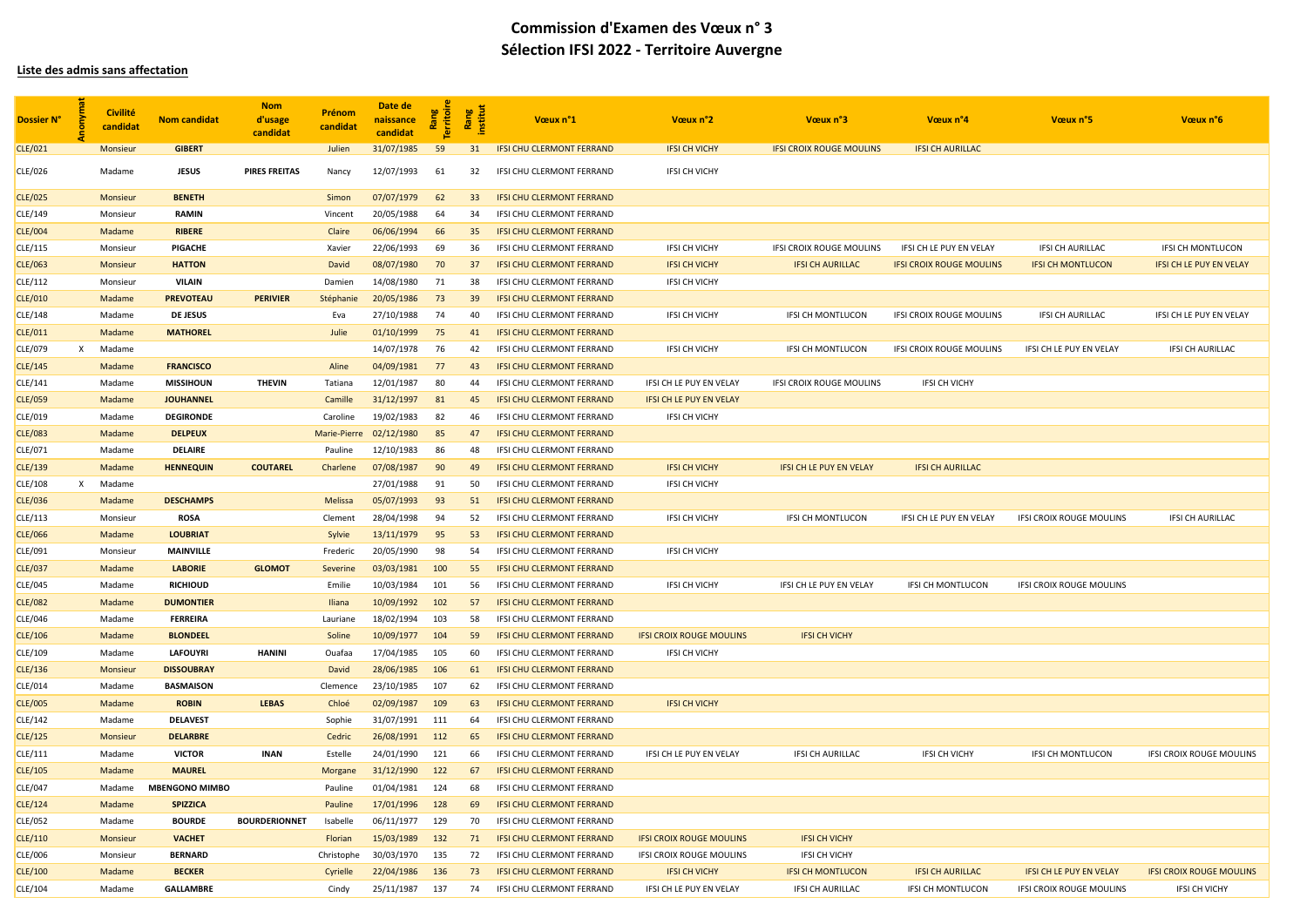| Dossier N°     |   | <b>Civilité</b><br>candidat | <b>Nom candidat</b> | <b>Nom</b><br>d'usage<br>candidat | <b>Prénom</b><br>candidat | Date de<br>naissance<br>candidat | Rang<br>Territoi | Rang<br>institut | Vœux n°1                         | Vœux n°2                              | Vœux n°3                        | Vœux n°4                        | Vœux n°5                         | Vœux n°6                        |
|----------------|---|-----------------------------|---------------------|-----------------------------------|---------------------------|----------------------------------|------------------|------------------|----------------------------------|---------------------------------------|---------------------------------|---------------------------------|----------------------------------|---------------------------------|
| <b>CLE/076</b> |   | Madame                      | <b>PINCHAULT</b>    | <b>BELLARD</b>                    | Melanie                   | 17/11/1988                       | 138              | 75               | <b>IFSI CHU CLERMONT FERRAND</b> | <b>IFSI CH VICHY</b>                  | <b>IFSI CH MONTLUCON</b>        | <b>IFSI CROIX ROUGE MOULINS</b> | <b>IFSI CH LE PUY EN VELAY</b>   |                                 |
| CLE/159        |   | Monsieur                    | <b>RODDIER</b>      |                                   | Maxime                    | 30/08/1994                       | 142              | 76               | IFSI CHU CLERMONT FERRAND        | <b>IFSI CH VICHY</b>                  | <b>IFSI CH MONTLUCON</b>        | IFSI CROIX ROUGE MOULINS        | <b>IFSI CH AURILLAC</b>          | IFSI CH LE PUY EN VELAY         |
| CLE/072        |   | Madame                      | <b>RODRIGUES</b>    | <b>DAHMANE</b>                    | Ghislaine                 | 10/10/1988                       | 147              | 77               | <b>IFSI CHU CLERMONT FERRAND</b> |                                       |                                 |                                 |                                  |                                 |
| <b>CLE/089</b> | x | Madame                      |                     |                                   |                           | 09/12/1988                       | 148              | 78               | IFSI CHU CLERMONT FERRAND        | IFSI CH LE PUY EN VELAY               |                                 |                                 |                                  |                                 |
| CLE/031        |   | Madame                      | <b>RENARD</b>       |                                   | Emelyne                   | 07/05/1994                       | 150              | 79               | <b>IFSI CHU CLERMONT FERRAND</b> | <b>IFSI CH VICHY</b>                  | <b>IFSI CH MONTLUCON</b>        |                                 |                                  |                                 |
| MON/029        |   | Madame                      | <b>MEUNIER</b>      |                                   | <b>MAUD</b>               | 10/09/1981                       | 153              | 16               | <b>IFSI CH MONTLUCON</b>         |                                       |                                 |                                 |                                  |                                 |
| CLE/073        |   | Madame                      | <b>PIRON</b>        |                                   | Emmanuelle                | 12/09/1986                       | 154              | 80               | <b>IFSI CHU CLERMONT FERRAND</b> | <b>IFSI CH VICHY</b>                  |                                 |                                 |                                  |                                 |
| CLE/008        |   | Madame                      | <b>POINSON</b>      |                                   | Julie                     | 29/05/1990                       | 155              | 81               | IFSI CHU CLERMONT FERRAND        | <b>IFSI CH AURILLAC</b>               | <b>IFSI CH VICHY</b>            |                                 |                                  |                                 |
| CLE/012        |   | Madame                      | <b>VALLET</b>       |                                   | Amandine                  | 21/07/1984                       | 157              | 82               | <b>IFSI CHU CLERMONT FERRAND</b> |                                       |                                 |                                 |                                  |                                 |
| CLE/061        |   | Madame                      | <b>DELESTRAIN</b>   |                                   | Charlotte                 | 15/10/1994                       | 159              | 83               | IFSI CHU CLERMONT FERRAND        | <b>IFSI CH VICHY</b>                  | <b>IFSI CROIX ROUGE MOULINS</b> | <b>IFSI CH MONTLUCON</b>        | IFSI CH LE PUY EN VELAY          | <b>IFSI CH AURILLAC</b>         |
| <b>CLE/027</b> |   | Madame                      | <b>FOUQUES</b>      | <b>BAL</b>                        | Aurore                    | 01/01/1989                       | 162              | 84               | <b>IFSI CHU CLERMONT FERRAND</b> | <b>IFSI CH VICHY</b>                  | <b>IFSI CH MONTLUCON</b>        | <b>IFSI CROIX ROUGE MOULINS</b> | <b>IFSI CH AURILLAC</b>          | <b>IFSI CH LE PUY EN VELAY</b>  |
| CLE/119        |   | Madame                      | <b>LERAY</b>        |                                   | Audrey                    | 14/02/1989                       | 163              | 85               | IFSI CHU CLERMONT FERRAND        |                                       |                                 |                                 |                                  |                                 |
| <b>AUR/007</b> |   | Madame                      | <b>CHAUMEIL</b>     | <b>POMMIER</b>                    | Elsa                      | 26/09/1990                       | 164              | 16               | <b>IFSI CH AURILLAC</b>          |                                       |                                 |                                 |                                  |                                 |
| <b>CLE/084</b> |   | Madame                      | <b>MATEOS</b>       |                                   | Angelique                 | 26/07/1995                       | 166              | 86               | IFSI CHU CLERMONT FERRAND        | <b>IFSI CH MONTLUCON</b>              | <b>IFSI CROIX ROUGE MOULINS</b> | <b>IFSI CH VICHY</b>            | IFSI CH LE PUY EN VELAY          | <b>IFSI CH AURILLAC</b>         |
| <b>CLE/002</b> |   | Madame                      | <b>GUERET</b>       | <b>ROY</b>                        | Veronique                 | 23/08/1973                       | 167              | 87               | <b>IFSI CHU CLERMONT FERRAND</b> | <b>IFSI CH VICHY</b>                  | <b>IFSI CH MONTLUCON</b>        | <b>IFSI CROIX ROUGE MOULINS</b> | <b>IFSI CH AURILLAC</b>          | <b>IFSI CH LE PUY EN VELAY</b>  |
| CLE/048        |   | Monsieur                    | <b>DEBARD</b>       |                                   | Guillaume                 | 11/05/1981                       | 169              | 88               | IFSI CHU CLERMONT FERRAND        |                                       |                                 |                                 |                                  |                                 |
| <b>AUR/022</b> |   | Madame                      | <b>ALBASINI</b>     |                                   | Laëtitia                  | 03/02/1989                       | 170              | 17               | <b>IFSI CH AURILLAC</b>          | <b>IFSI CH VICHY</b>                  | <b>IFSI CH MONTLUCON</b>        | IFSI CH LE PUY EN VELAY         | <b>IFSI CHU CLERMONT FERRAND</b> |                                 |
| CLE/155        | x | Madame                      |                     |                                   |                           | 06/09/1993                       | 172              | 89               | IFSI CHU CLERMONT FERRAND        | <b>IFSI CH VICHY</b>                  | <b>IFSI CH MONTLUCON</b>        |                                 |                                  |                                 |
| <b>CLE/040</b> |   | Madame                      | <b>SALGADO</b>      |                                   | Coraline                  | 01/06/1999                       | 173              | 90               | <b>IFSI CHU CLERMONT FERRAND</b> | <b>IFSI CH VICHY</b>                  |                                 |                                 |                                  |                                 |
| <b>CLE/038</b> |   | Madame                      | <b>BAJARD</b>       |                                   | Gwendolyne                | 19/10/1989                       | 174              | 91               | <b>IFSI CHU CLERMONT FERRAND</b> | IFSI CH LE PUY EN VELAY               | <b>IFSI CH AURILLAC</b>         | IFSI CH VICHY                   | <b>IFSI CH MONTLUCON</b>         | <b>IFSI CROIX ROUGE MOULINS</b> |
| <b>CLE/056</b> |   | Madame                      | <b>BRUGES</b>       |                                   | Madison                   | 06/04/1998                       | 175              | 92               | <b>IFSI CHU CLERMONT FERRAND</b> |                                       |                                 |                                 |                                  |                                 |
| VIC/030        |   | Madame                      | <b>LEBAILLIF</b>    |                                   | Maeva                     | 07/10/1998                       | 176              | 25               | <b>IFSI CH VICHY</b>             |                                       |                                 |                                 |                                  |                                 |
| <b>VIC/021</b> |   | Madame                      | <b>KARABOU</b>      | <b>DUMILLY</b>                    | Essodolom                 | 11/01/1976                       | 177              | 26               | <b>IFSI CH VICHY</b>             | <b>IFSI DU CHU - CLERMONT FERRAND</b> | <b>IRFSS CRF - MOULINS</b>      |                                 |                                  |                                 |
| VIC/031        |   | Madame                      | <b>ENGELVIN</b>     |                                   | Amandine                  | 07/10/1991                       | 178              | 27               | IFSI CH VICHY                    | IFSI DU CHU - CLERMONT FERRAND        | IFSI DU CH LE PUY EN VELAY      | <b>IRFSS CRF - MOULINS</b>      | <b>IFSI MONTLUÇON</b>            | <b>IFSI CH AURILLAC</b>         |
| <b>CLE/003</b> |   | Madame                      | <b>GUILLEMIN</b>    |                                   | Laura                     | 12/02/1986                       | 179              | 93               | <b>IFSI CHU CLERMONT FERRAND</b> | <b>IFSI CH VICHY</b>                  | <b>IFSI CH MONTLUCON</b>        |                                 |                                  |                                 |
| <b>CLE/087</b> |   | Madame                      | <b>HANOTEAUX</b>    |                                   | Marjolaine                | 04/12/1987                       | 180              | 94               | IFSI CHU CLERMONT FERRAND        | <b>IFSI CH VICHY</b>                  | IFSI CH LE PUY EN VELAY         | <b>IFSI CH MONTLUCON</b>        |                                  |                                 |
| <b>CLE/075</b> |   | Madame                      | <b>LINORD</b>       | <b>MAHAULT</b>                    | Lurene                    | 11/08/1992                       | 181              | 95               | <b>IFSI CHU CLERMONT FERRAND</b> |                                       |                                 |                                 |                                  |                                 |
| CLE/058        |   | Madame                      | <b>COUDIÈRE</b>     |                                   | Angélique                 | 21/11/1995                       | 182              | 96               | <b>IFSI CHU CLERMONT FERRAND</b> |                                       |                                 |                                 |                                  |                                 |
| CLE/107        |   | Madame                      | <b>BEST</b>         |                                   | Manon                     | 02/07/1998                       | 184              | 97               | <b>IFSI CHU CLERMONT FERRAND</b> | <b>IFSI CH VICHY</b>                  |                                 |                                 |                                  |                                 |
| VIC/020        |   | Madame                      | <b>TREILLON</b>     |                                   | Camille                   | 11/04/1995                       | 185              | 28               | <b>IFSI CH VICHY</b>             | IFSI DU CHU - CLERMONT FERRAND        | IFSI DU CH LE PUY EN VELAY      | <b>IFSI CH AURILLAC</b>         |                                  |                                 |
| <b>MON/023</b> |   | Madame                      | <b>LAMY</b>         |                                   | <b>CINDY</b>              | 16/01/1993                       | 187              | 17               | <b>IFSI CH MONTLUCON</b>         |                                       |                                 |                                 |                                  |                                 |

#### **Le mardi 3 Mai 2022** Le Président de la Commission d'Examen des Vœux

PODOS

Monsieur PERRIER GUSTIN Patrice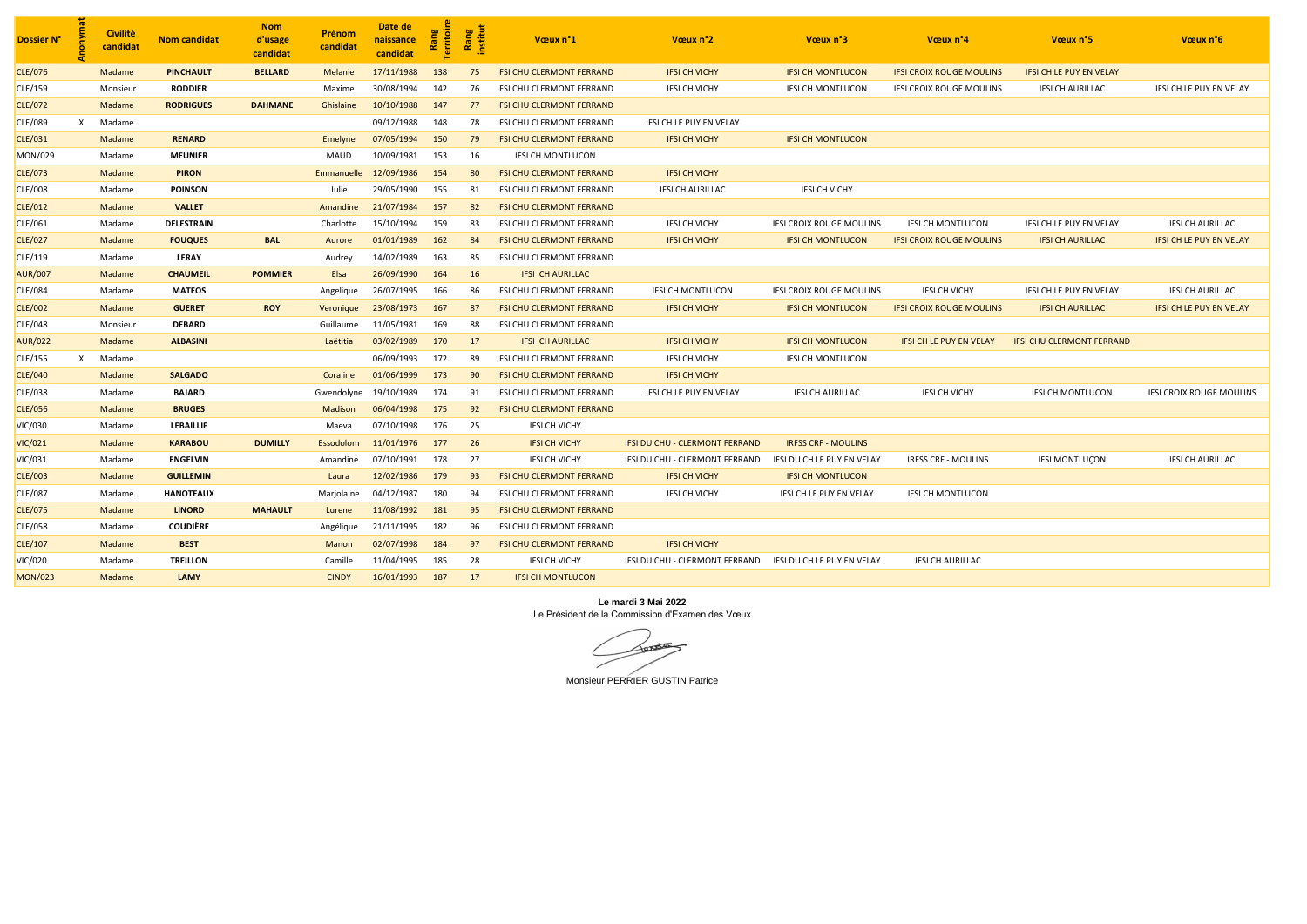## **Liste des admis avec affectation**

|                | <b>Anonym</b>  | <b>Civilité</b>                         |                       | <b>Nom</b>                 | Prénom             | Date de    |                                |                  |                                  |
|----------------|----------------|-----------------------------------------|-----------------------|----------------------------|--------------------|------------|--------------------------------|------------------|----------------------------------|
| Dossier N°     | at             | candidat                                | <b>Nom candidat</b>   | d'usage                    | candidat           | naissance  | Territoir<br>Rang<br>$\bullet$ | institut<br>Rang | <b>Institut d'admission</b>      |
|                |                |                                         |                       | candidat                   |                    | candidat   |                                |                  |                                  |
| <b>MON/007</b> | $\pmb{\times}$ | Madame                                  |                       |                            |                    | 20/08/1979 | $\mathbf{1}$                   | $\mathbf{1}$     | <b>IFSI CH MONTLUCON</b>         |
| CLE/102        |                | Madame                                  | <b>ROMANET</b>        |                            | Adeline            | 07/02/1982 | $\overline{2}$                 | $\mathbf{1}$     | IFSI CHU CLERMONT FERRAND        |
| <b>CLE/088</b> |                | Madame                                  | <b>MARCHANDISE</b>    |                            | Chloe              | 23/10/1995 | $\mathsf 3$                    | 2 <sup>1</sup>   | <b>IFSI CHU CLERMONT FERRAND</b> |
| MOU03-010      |                | Madame                                  | <b>PELLETIER</b>      |                            | Nathalie           | 13/04/1976 | 4                              | $\mathbf{1}$     | <b>IFSI CROIX ROUGE MOULINS</b>  |
| <b>MON/034</b> |                | Madame                                  | <b>POMEYROL</b>       |                            | <b>INGRID</b>      | 02/11/1978 | $5\phantom{.0}$                | $\overline{2}$   | <b>IFSI CH MONTLUCON</b>         |
| MOU03-011      | X              | Madame                                  |                       |                            |                    | 04/06/1988 | 6                              | $\overline{2}$   | <b>IFSI CROIX ROUGE MOULINS</b>  |
| CLE/077        |                | Madame                                  | <b>CHAPAVEIRE</b>     | <b>ANGLADE</b>             | Carole             | 13/11/1982 | $\overline{7}$                 | 3                | IFSI CHU CLERMONT FERRAND        |
| CLE/068        |                | Madame                                  | <b>BEAULATON</b>      | <b>BEAULATON-MICHALET</b>  | <b>Claire-Alix</b> | 26/06/1983 | $\bf 8$                        | 4                | IFSI CHU CLERMONT FERRAND        |
| <b>MON/010</b> |                | Madame                                  | <b>DUREL</b>          |                            | <b>CELINE</b>      | 16/11/1995 | 9                              | 3                | <b>IFSI CH MONTLUCON</b>         |
| CLE/039        |                | <b>Monsieur</b>                         | <b>ROCHE</b>          |                            | Benjamin           | 01/03/1996 | 10                             | 5                | IFSI CHU CLERMONT FERRAND        |
| CLE/009        |                | Monsieur                                | <b>MAHALLI</b>        |                            | Yazid              | 10/01/1999 | 11                             | 6                | <b>IFSI CHU CLERMONT FERRAND</b> |
| CLE/122        |                | Madame                                  | <b>CHIRAT</b>         | <b>PAULIAT</b>             | Jennifer           | 03/04/1982 | 12                             | $\overline{7}$   | IFSI CHU CLERMONT FERRAND        |
| <b>VIC/003</b> |                | Madame                                  | <b>MERCIER</b>        | <b>MERCIER-BOCIANOWSKI</b> | Aurore             | 27/08/1994 | 13                             | $\mathbf{1}$     | <b>IFSI CH VICHY</b>             |
| MOU03-015      |                | Monsieur                                | <b>MALANDAIN</b>      |                            | Gilles             | 15/03/1976 | 14                             | 3                | <b>IFSI CROIX ROUGE MOULINS</b>  |
| CLE/131        |                | Madame                                  | <b>ROUSSEAUX</b>      |                            | Melody             | 05/04/1976 | 15                             | $\bf 8$          | <b>IFSI CHU CLERMONT FERRAND</b> |
| <b>VIC/002</b> |                | Madame                                  | <b>CUBIZOLLE</b>      |                            | Claire             | 07/07/1980 | 16                             | $\overline{2}$   | <b>IFSI CH VICHY</b>             |
| <b>MON/020</b> |                | Madame                                  | <b>KECHAR</b>         | <b>TIKSAT</b>              | <b>SOUHILA</b>     | 11/10/1982 | 17                             | 4                | <b>IFSI CH MONTLUCON</b>         |
| CLE/057        |                | Madame                                  | <b>LAYRE</b>          |                            | Margot             | 11/04/1991 | 18                             | 9                | IFSI CHU CLERMONT FERRAND        |
| <b>MON/033</b> |                | Madame                                  | <b>PITALOT</b>        | <b>DOLLET</b>              | <b>JUSTINE</b>     | 20/02/1992 | 19                             | 5                | <b>IFSI CH MONTLUCON</b>         |
| AUR/033        |                | Monsieur                                | <b>UBERTI</b>         |                            | Adrian             | 05/11/1987 | 20                             | $\mathbf{1}$     | IFSI CH AURILLAC                 |
| CLE/126        |                | Madame                                  | <b>ROBERT</b>         |                            | Clea               | 04/05/1995 | 21                             | 10               | IFSI CHU CLERMONT FERRAND        |
| <b>MON/039</b> |                | Madame                                  | <b>TOURRET</b>        |                            | <b>VIRGINIE</b>    | 06/10/1988 | 22                             | 6                | <b>IFSI CH MONTLUCON</b>         |
| <b>AUR/023</b> |                | Madame                                  | <b>SERRE</b>          |                            | Mélanie            | 04/03/1993 | 23                             | $\overline{2}$   | <b>IFSI CH AURILLAC</b>          |
| CLE/055        |                | Madame                                  | <b>BISCARAT</b>       |                            | Sabrina            | 03/11/1992 | 24                             | 11               | IFSI CHU CLERMONT FERRAND        |
| <b>CLE/078</b> |                | Monsieur                                | <b>MALHOUITRE</b>     |                            | Lionel             | 28/12/1982 | 25                             | 12               | IFSI CHU CLERMONT FERRAND        |
| CLE/080        |                | Madame                                  | <b>VALERO</b>         |                            | <b>Marion</b>      | 10/07/1991 | 26                             | 13               | IFSI CHU CLERMONT FERRAND        |
| MOU03-002      | $\mathsf{X}$   | Madame                                  |                       |                            |                    | 07/02/1974 | 27                             | $\overline{4}$   | <b>IFSI CROIX ROUGE MOULINS</b>  |
| CLE/015        |                | Madame                                  | <b>ROUSSEY</b>        | <b>BOUFFANGE</b>           | Floriane           | 17/06/1984 | 28                             | 14               | IFSI CHU CLERMONT FERRAND        |
| MOU03-003      |                | Madame                                  | <b>KOTEWICZ</b>       | <b>DUTEL</b>               | Eva                | 25/01/1992 | 29                             | 5                | <b>IFSI CROIX ROUGE MOULINS</b>  |
| LEP/041        |                | Madame                                  | <b>DESGEORGES</b>     | <b>ROMAN</b>               | Sophie             | 27/02/1981 | 30                             | $\mathbf{1}$     | IFSI CH LE PUY EN VELAY          |
| CLE/041        |                | Madame                                  | <b>DELOUTE</b>        |                            | Aurelie            | 08/10/1985 | 31                             | 15               | <b>IFSI CHU CLERMONT FERRAND</b> |
| CLE/151        |                | Monsieur                                | <b>GOVIGNON</b>       |                            | Julien             | 14/04/1993 | 32                             | 16               | <b>IFSI CHU CLERMONT FERRAND</b> |
| CLE/140        |                | Madame                                  | <b>VALLIN</b>         |                            | Manon              | 01/05/1995 | 33                             | 17               | <b>IFSI CHU CLERMONT FERRAND</b> |
| <b>AUR/016</b> |                | Madame                                  | <b>ROUME</b>          |                            | Mina               | 14/11/1996 | 34                             | 3                | IFSI CH AURILLAC                 |
| LEP/026        |                | Madame                                  | <b>JANIN</b>          |                            | Madeleine          | 07/08/1997 | 35                             | 2 <sup>1</sup>   | IFSI CH LE PUY EN VELAY          |
| CLE/017        |                | Monsieur                                | <b>CAILLOT</b>        | <b>CAILLOT-BASCOUL</b>     | <b>Nicolas</b>     | 08/03/1978 | 36                             | 18               | IFSI CHU CLERMONT FERRAND        |
|                |                |                                         | <b>RIO</b>            | <b>DELCAUSSE</b>           | <b>GAELLE</b>      | 29/12/1988 | 37                             | $\overline{7}$   | <b>IFSI CH MONTLUCON</b>         |
| <b>MON/036</b> |                | Madame                                  | <b>VALOUR</b>         |                            |                    |            |                                |                  |                                  |
| LEP/016        |                | Madame                                  |                       | <b>COTTIER</b>             | Elodie             | 23/05/1993 | 38                             | 3                | IFSI CH LE PUY EN VELAY          |
| CLE/157        |                | Madame                                  | <b>SILVA</b>          |                            | <b>Mylene</b>      | 27/03/1995 | 39                             | 19               | <b>IFSI CHU CLERMONT FERRAND</b> |
| <b>VIC/042</b> |                | Madame                                  | <b>SANCHEZ</b>        |                            | Nadine             | 13/07/1981 | 40                             | 3                | <b>IFSI CH VICHY</b>             |
| CLE/137        |                | Madame                                  | <b>PERNOUD</b>        |                            | Emilie             | 24/01/1986 | 41                             | 20               | <b>IFSI CHU CLERMONT FERRAND</b> |
| <b>MON/005</b> |                | Monsieur                                | <b>BERNARD</b>        |                            | <b>BENOIT</b>      | 26/03/1986 | 42                             | 8                | <b>IFSI CH MONTLUCON</b>         |
| <b>VIC/039</b> |                | Madame                                  | <b>DELESTRE</b>       |                            | Mélanie            | 23/08/1989 | 43                             | 4                | <b>IFSI CH VICHY</b>             |
| CLE/090        |                | Madame                                  | <b>GRANGEVERSANNE</b> | <b>MARTIN</b>              | Maeva              | 01/10/1987 | 44                             | 21               | IFSI CHU CLERMONT FERRAND        |
| CLE/092        |                | <b>Monsieur</b>                         | <b>JEAN</b>           |                            | Daniel             | 26/07/1990 | 45                             | 22               | IFSI CHU CLERMONT FERRAND        |
| CLE/035        |                | Madame                                  | <b>SAVOYE</b>         |                            | Laura              | 18/09/1992 | 46                             | 23               | IFSI CHU CLERMONT FERRAND        |
| CLE/152        |                | Madame                                  | <b>ODOUL</b>          |                            | <b>Tiphany</b>     | 05/04/1994 | 47                             | 24               | <b>IFSI CHU CLERMONT FERRAND</b> |
| CLE/065        |                | Madame                                  | <b>KAISICK</b>        |                            | Jessika            | 21/04/1982 | 48                             | 25               | IFSI CHU CLERMONT FERRAND        |
| <b>AUR/012</b> |                | Madame                                  | <b>CHARBONNEL</b>     |                            | Laurine            | 08/12/1998 | 49                             | $\overline{4}$   | IFSI CH AURILLAC                 |
| CLE/069        |                | Madame                                  | <b>CASILLA GOMEZ</b>  |                            | Laetitia           | 28/08/1977 | 50                             | 26               | IFSI CHU CLERMONT FERRAND        |
| <b>MON/008</b> |                | Madame                                  | <b>CRETAUD</b>        | <b>ROUGERON</b>            | SANDRINE           | 28/12/1978 | 51                             | 9                | <b>IFSI CH MONTLUCON</b>         |
| <b>VIC/037</b> |                | Madame                                  | <b>SOARES</b>         |                            | Jennifer           | 29/10/1984 | 52                             | 5                | <b>IFSI CH VICHY</b>             |
| CLE/103        |                | Madame                                  | <b>ESTEVE</b>         |                            | Jennyfer           | 28/09/1985 | 53                             | 27               | IFSI CHU CLERMONT FERRAND        |
| CLE/028        |                | Monsieur                                | <b>GOSGNACH</b>       |                            | Tristan            | 26/08/1988 | 54                             | 28               | IFSI CHU CLERMONT FERRAND        |
| LEP/044        |                | Monsieur                                | <b>SOUVIGNET</b>      |                            | Sylvain            | 23/11/1989 | 55                             | 4                | IFSI CH LE PUY EN VELAY          |
| <b>AUR/026</b> |                | Monsieur                                | <b>CHADEYRON</b>      |                            | Fabrice            | 01/09/1993 | 56                             | 5                | IFSI CH AURILLAC                 |
|                |                | Admission IFSI Territoire Auvergne 2022 |                       |                            |                    |            |                                |                  | 1/2                              |

# **Commission d'Examen des Vœux n° 3 Sélection IFSI 2022 - Territoire Auvergne**